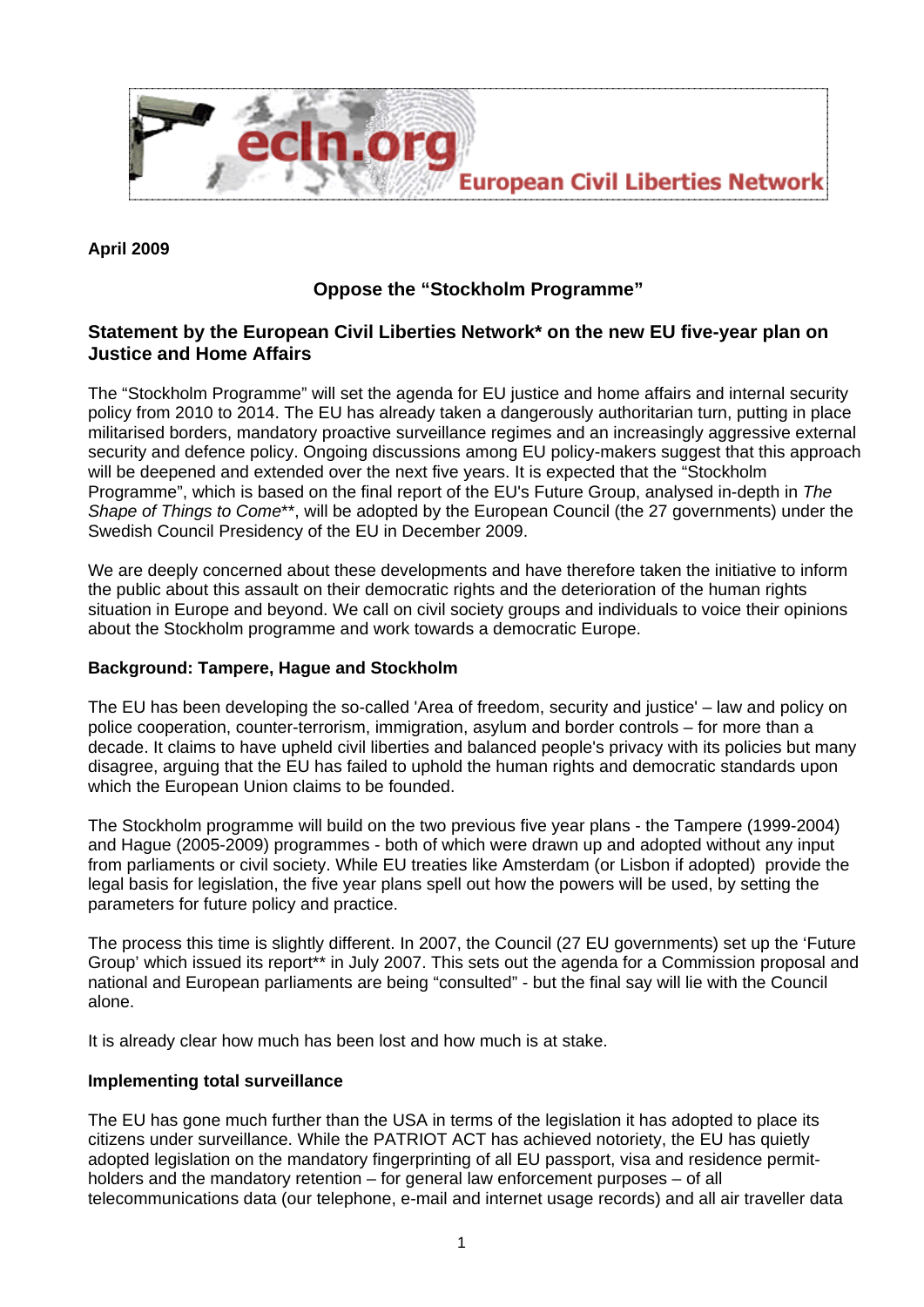(on passengers into, out of and across Europe).

Under national laws implementing EU legislation, state agencies are beginning to build up a previously unimaginably detailed profile of the private and political lives of their citizens, often in the absence of any data protection standards, judicial or democratic controls.

According to the EU 'Future Group', this is just the beginning of a 'digital tsunami' that will revolutionise law enforcement, providing an enormous amount of information for police and internal security agencies. EU data protection law has already been left behind, with surveillance all but exempted. Individual rights to privacy and freedoms are being fatally undermined.

The EU is also funding the development of a European 'Homeland Security' industry, providing billions of Euros of subsidies to European corporations to help them compete with the US's military-industrial complex in the lucrative global market for security equipment and technology. In turn, corporations are exerting an increasing and unaccountable influence on EU security policy.

*What to expect from the next five years: an EU ID card and population register, 'remote' (online) police searches of computer hard drives, internet surveillance systems, satellite surveillance, automated exitentry systems operated by machines, autonomous targeting systems, risk assessment and profiling systems.* 

#### **Fortress Europe: from border controls to social controls**

Since the late 1970s, EU Member States and, more recently, EU institutions, have embarked on a selective war on migration. In the 1970s, labour immigration opportunities were restricted, followed in the early 90s by the creation of substantive and procedural barriers to applying for and getting asylum. Since the late 90s, external border controls were stepped up and militarised, followed by the gradual externalisation of migration control, with third country readmission agreements and detention centres surrounding the EU and FRONTEX patrolling the Mediterranean Sea.

It is a selective war against migration, because the EU's restrictive measures specifically target those fleeing from poverty and persecution: whilst industrialised countries remain 'white-listed', poor countries are relegated to the EU's visa 'black-list', and restrictive control measures are deployed against their citizens. Whilst a rapidly developing and military-oriented EU Border Police (FRONTEX) and a series of central databases (SIS, SIS II, Eurodac, VIS) are being deployed to 'combat' undocumented or irregular migration at a global level. Highly skilled migration is being encouraged to replace the EU's ageing workforce and to maintain its living standards while ensuring the EU's 'competitive edge' in the global market economy. At the same time, the labour of undocumented migrants, working and living without labour and social rights – and under constant threat of deportation – is being shamelessly exploited in Europe. This labour benefits the EU's productive industries, such as agriculture and construction, as well as the service and reproductive economy, in particular the cleaning, hotel, restaurant and private domestic household sectors. It has been widely noted that the EU economy depends on this migrant labour, yet governments systematically deny workers their labour and human rights, in clear violation of international protection standards laid down by the EU's own human rights conventions, as well as those of the UN or the ILO.

Whilst EU politicians have consistently ignored and even encouraged breaches of international human rights law, social justice activists have recorded the 'fatal realities' of exclusionary immigration and asylum policies. They have documented almost 10,000 deaths that are the direct result of 'Fortress Europe'. It is a damning indictment of neo-liberal globalisation that while travelling the world to generate profit in certain industries is encouraged, travelling to survive is condemned. At the same time, the economic contribution that migrants working in low-paid sectors are making to destination countries is not recognised by those countries.

The apparatus and institutions that have been established to control immigration into the EU are rapidly expanding. Border controls are steadily developing into a much broader form of social control, concerned not just with migrants, but citizens as well. Airports and external borders are quickly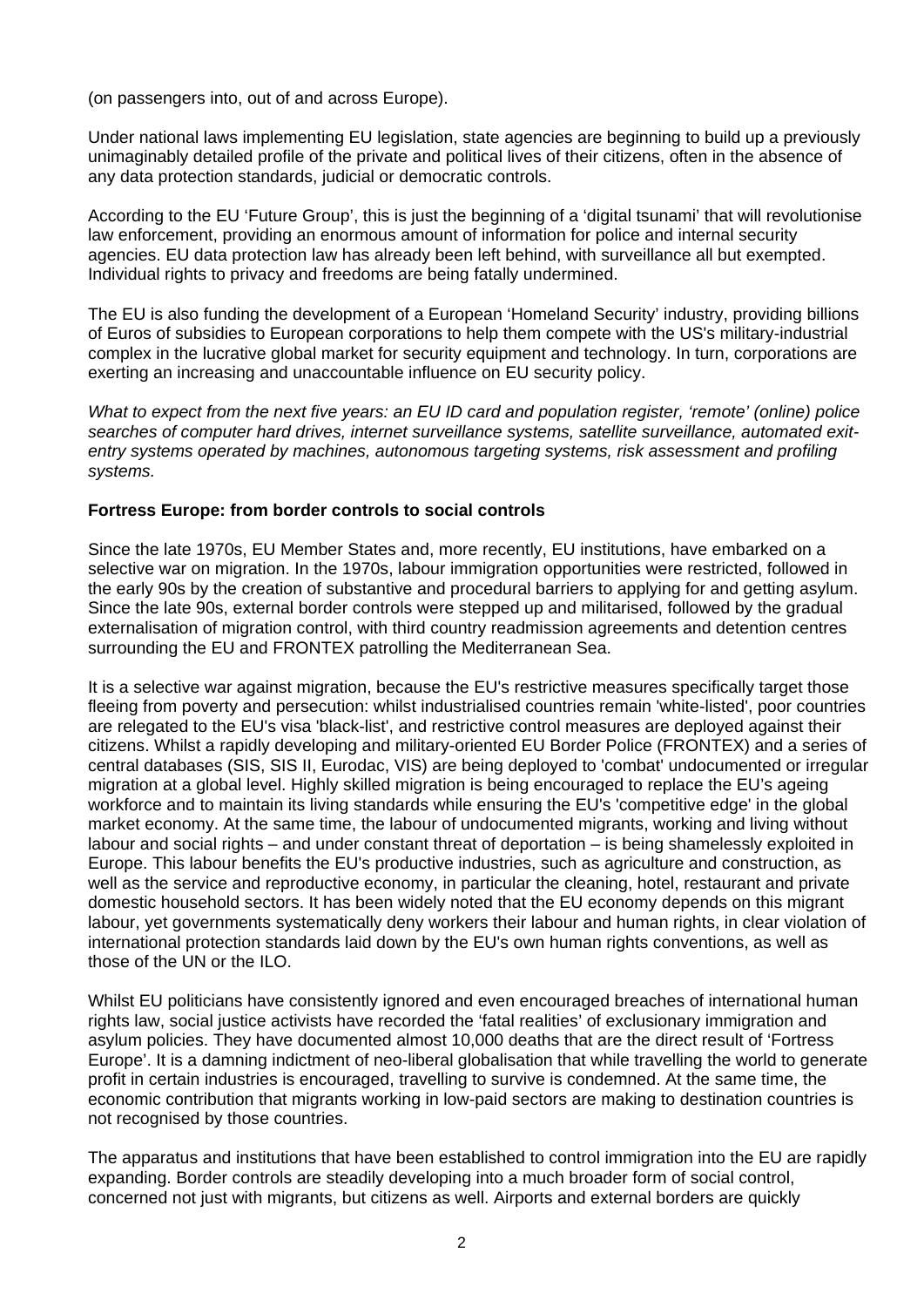becoming police and military checkpoints at which everyone will be subject to extensive checks and vetting. This infrastructure is developing into a sprawling data-based net that is spreading from the borders to cover entire territories and populations.

*What to expect from the next five years: e-borders, passenger profiling systems, an EU 'entry-exit' system, 'drone' planes for border surveillance, joint EU expulsion flights, dedicated EU expulsion planes, EU-funded detention centres and refugee camps in third countries.* 

### **The militarisation of security, the securitisation of everything**

The EU is at the centre of a paradigm shift with regard to the way that Europe and the world beyond will be policed. This is the result of a number inter-related historical trends, including the gradual blurring of the boundaries between police and military action and those between internal and external security, the widespread deployment of surveillance technologies and the development of the security-industrial complex, the economic motor for these developments.

We are now witnessing the political 'securitisation' of a whole host of complex policy issues, from food and energy supply to complex social and environmental phenomena such as climate change and migration. The result is an increasingly security-militarist approach to protracted social and economic problems. At times of heightened global insecurity, the danger is that the rule of law becomes secondary to the objective of threat neutralisation. Like NATO, the EU is re-positioning itself as a global policing body, developing the capacity to intervene in failed states and conflict zones, to address the potential fallout from climate change, energy crises, food crises and 'uncontrolled', or autonomous, migration movements, and to combat human trafficking, terrorism and piracy on the high seas.

The EU is taking the same militarist approach to social conflict and crisis management within Europe. EU policy on the policing of summits and protests against international organisations, critical infrastructure protection, civil contingencies, crisis management and emergency response are all based on the same strategy: control the situation with force, intervene to neutralise threats and opposition. This will be the approach should the current economic crisis result in increased social tension and protest.

*What to expect from the next five years: expansion of the para-military European Gendarmerie Force, deployment of EU Battle Groups, crisis management operations in Africa, permanent EU military patrols in the Mediterranean and Atlantic.* 

#### **An unaccountable EU state apparatus**

As these policies are developed and implemented, an increasingly sophisticated internal and external security apparatus is developing under the auspices of the EU. It is comprised of law enforcement and security agencies (the European Police Office EUROPOL, the agency for judicial co-operation EUROJUST and the Joint Situation Centre SITCEN), EU databases and information systems (police and customs intelligence, crime and immigration records, DNA and fingerprints), para-military organisations like FRONTEX and the European Gendarmerie Force, a growing military capability and a thinly accountable network of officials that are developing the common rules and policies of the EU at a daily level. This apparatus is being extended with every new proposal for 'harmonisation', 'interoperability' or 'convergence' in member state law and practice.

*What to expect from the next five years: more power for EU agencies, interlinking of national police systems, an EU criminal record, a permanent EU Standing Committee on internal security (COSI) dealing with operational matters.* 

#### **Call for change**

Far from a necessary evil, the security-driven approach to social and economic conflict is a choice. Violent conflict is often the result of specific social and economic injustices, an unequal distribution of global welfare and sustained poverty. Tackling these inequalities and imbalances at the local, regional